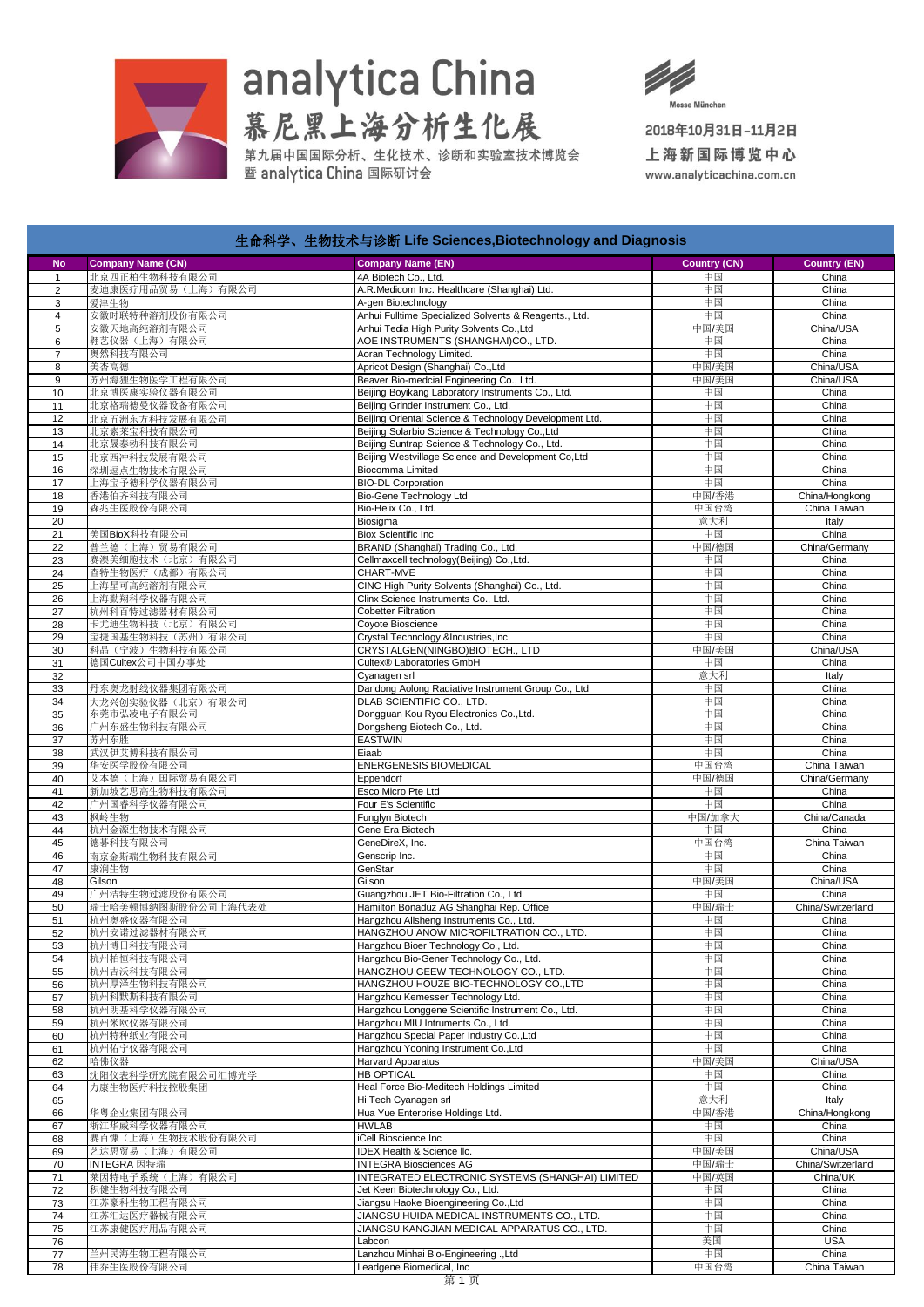

## analytica China<br>慕尼黑上海分析生化展

第九届中国国际分析、生化技术、诊断和实验室技术博览会<br>暨 analγtica China 国际研讨会



2018年10月31日-11月2日 上海新国际博览中心

www.analyticachina.com.cn

| 生命科学、生物技术与诊断 Life Sciences,Biotechnology and Diagnosis |                                   |                                                                                              |                     |                            |  |  |  |  |
|--------------------------------------------------------|-----------------------------------|----------------------------------------------------------------------------------------------|---------------------|----------------------------|--|--|--|--|
| <b>No</b>                                              | <b>Company Name (CN)</b>          | <b>Company Name (EN)</b>                                                                     | <b>Country (CN)</b> | <b>Country (EN)</b>        |  |  |  |  |
| 79                                                     | 临海市谭氏真空设备有限公司                     | LINHAI TANSHI VACUUM EQUIPMENT CO., LTD.                                                     | 中国                  | China                      |  |  |  |  |
| 80                                                     | 北京绿绵科技有限公司                        | Lumiere Tech. Ltd.                                                                           | 中国                  | China                      |  |  |  |  |
| 81                                                     |                                   | Microlit                                                                                     | 印度                  | India                      |  |  |  |  |
| 82                                                     | 南京先欧仪器制造有限公司                      | Nanjing Atpio Instrument Manufacturing Co., Ltd.                                             | 中国                  | China                      |  |  |  |  |
| 83                                                     | 南京德铁实验设备有限公司                      | Nanjing Detie Laboratory Equipment Co., Ltd.                                                 | 中国                  | China                      |  |  |  |  |
| 84                                                     | 新发现科技(中国)有限公司                     | NEW DISCOVERY TECHNOLOGY (CHINA) CO.,LTD                                                     | 中国                  | China                      |  |  |  |  |
| 85<br>86                                               | 宁波新芝生物科技股份有限公司<br>苏州培科实验室仪器科技有限公司 | Ningbo Scientz Biotechnology Co., Ltd.<br>PEKE Lab Instrument & Technology Co., Ltd.         | 中国<br>中国            | China<br>China             |  |  |  |  |
| 87                                                     | 青岛金典生化器材有限公司                      | QING DAO AMA CO., LTD.                                                                       | 中国                  | China                      |  |  |  |  |
| 88                                                     | 青岛巴特菲生物科技有限公司                     | QINGDAO BIOCONJ CO., LTD.                                                                    | 中国                  | China                      |  |  |  |  |
| 89                                                     | 青岛贺力德低温科技有限公司                     | Qingdao Herald Cryogenic Technology Co., Ltd                                                 | 中国                  | China                      |  |  |  |  |
| 90                                                     | 青岛高科技工业园海博生物技术有限公司                | Qingdao Hopebio Ltd.                                                                         | 中国                  | China                      |  |  |  |  |
| 91                                                     | 东莞睿博远识生物过滤技术有限公司                  | Rebio Yes Biofiltration Technology Co., Ltd                                                  | 中国                  | China                      |  |  |  |  |
| 92                                                     | 洛科仪器股份有限公司                        | Rocker Scientific Co., Ltd.                                                                  | 中国/台湾               | China/Taiwan               |  |  |  |  |
| 93                                                     | 赛飞(中国)有限公司                        | Safer (China) Co., Ltd.                                                                      | 中国                  | China                      |  |  |  |  |
| 94<br>95                                               | 北京赛智创业科技有限公司<br>赛多利斯(上海)贸易有限公司    | sagecreation<br>Sartorius (Shanghai) Trading Co., Ltd.                                       | 中国<br>中国/德国         | China<br>China/Germany     |  |  |  |  |
| 96                                                     | 上海阿拉丁生化科技股份有限公司                   | Shanghai Aladdin Bio-Chem Technology Co., Ltd.                                               | 中国                  | China                      |  |  |  |  |
| 97                                                     | 上海百赛生物技术有限公司                      | Shanghai BioScience Co., Ltd.                                                                | 中国                  | China                      |  |  |  |  |
| 98                                                     | 上海伯豪生物技术有限公司                      | Shanghai Biotechnology Corporation                                                           | 中国                  | China                      |  |  |  |  |
| 99                                                     | 上海闪谱生物科技有限公司                      | SHANGHAI FLASH SPECTRUM BIOLOGICAL TECHNOLOGY CO                                             | 中国                  | China                      |  |  |  |  |
| 100                                                    | 上海富电国际贸易有限公司                      | SHANGHAI FULL-10 INTERNATIONAL TRADING CO., LTD.                                             | 中国/美国               | China/USA                  |  |  |  |  |
| 101                                                    | 上海宏石医疗科技有限公司                      | Shanghai Hongshi Medical Technology.Co.,Ltd                                                  | 中国                  | China                      |  |  |  |  |
| 102                                                    | 上海嘉鹏科技有限公司                        | Shanghai Jiapeng science and technology Co., Ltd.                                            | 中国                  | China<br>China             |  |  |  |  |
| 103<br>104                                             | 上海净信实业发展有限公司<br>上海科哲生化科技有限公司      | Shanghai Jingxin Industrial Development Co., Ltd.<br>SHANGHAI KEZHE BIOCHEM TECH CO., LTD.   | 中国<br>中国            | China                      |  |  |  |  |
| 105                                                    | 上海微百科技发展有限公司                      | SHANGHAI MICROPLATE CO., LTD.                                                                | 中国                  | China                      |  |  |  |  |
| 106                                                    | 上海中晶数码科技有限公司                      | Shanghai Microtek Technology Co., Ltd                                                        | 中国                  | China                      |  |  |  |  |
| 107                                                    | 上海旻泉仪器有限公司                        | Shanghai Minquan Instrument Co., Ltd                                                         | 中国                  | China                      |  |  |  |  |
| 108                                                    | 上海鸣志电器股份有限公司                      | Shanghai MOONS' Electric Co., Ltd.                                                           | 中国                  | China                      |  |  |  |  |
| 109                                                    | 上海培清科技有限公司                        | Shanghai Peiging Science & Technology Co., Ltd                                               | 中国                  | China                      |  |  |  |  |
| 110                                                    | 上海诗丹德标准技术服务有限公司                   | Shanghai Standard Technology Co., Ltd                                                        | 中国                  | China                      |  |  |  |  |
| 111                                                    | 上海万生昊天生物技术有限公司                    | Shanghai Wanshenghaotian Biotechnology Inc.                                                  | 中国                  | China                      |  |  |  |  |
| 112<br>113                                             | 上海启因生物科技有限公司<br>上海星汉生物科技有限公司      | Shanghai Wcgene Biotech Co., Ltd<br>Shanghai Xinghan Biotechnology Co., Ltd                  | 中国<br>中国            | China<br>China             |  |  |  |  |
| 114                                                    | 上海泱浩仪器有限公司                        | Shanghai YoungHoo Instrument Co. Ltd.                                                        | 中国                  | China                      |  |  |  |  |
| 115                                                    | 上海中乔新舟生物科技有限公司                    | Shanghai Zhong Qiao Xin Zhou Biotechnology Co., Ltd                                          | 中国                  | China                      |  |  |  |  |
| 116                                                    | 深圳市百迈生命科学有限公司                     | Shenzhen BM Life Science Co., Ltd                                                            | 中国                  | China                      |  |  |  |  |
| 117                                                    | 深圳博大博聚科技有限公司                      | ShenZhen Bodboge Technology Co., Ltd.                                                        | 中国                  | China                      |  |  |  |  |
| 118                                                    | 上海诗董贸易有限公司                        | SHIDONG SHANGHAI RUBBER Co., Ltd.                                                            | 中国                  | China                      |  |  |  |  |
| 119                                                    | 优莱博技术(北京)有限公司                     | Shinetek Insruments Research Institute                                                       | 中国                  | China                      |  |  |  |  |
| 120                                                    | 山东新华医疗器械股份有限公司                    | SHINVA MEDICAL INSTRUMENT CO.,LTD                                                            | 中国                  | China                      |  |  |  |  |
| 121<br>122                                             | 国药集团化学试剂有限公司<br>鸿林堂生物科技股份有限公司     | Sinopharm Chemical Reagent Co., Ltd<br>SMOBIO Technology, Inc.                               | 中国<br>中国台湾          | China<br>China Taiwan      |  |  |  |  |
| 123                                                    | 硕华生命科学                            | Sorfa Life Science                                                                           | 中国                  | China                      |  |  |  |  |
| 124                                                    |                                   | SPL LIFE SCIENCES CO., LTD.                                                                  | 韩国                  | Korea                      |  |  |  |  |
| 125                                                    | 苏州雅睿生物技术有限公司                      | Suzhou Molarray Biological Technology Co., Ltd                                               | 中国/加拿大              | China/Canada               |  |  |  |  |
| 126                                                    | 台州市黄岩方野科技发展有限公司                   | Taizhou Huangyan Fangye Technology Development Co., Ltd.                                     | 中国                  | China                      |  |  |  |  |
| 127                                                    | 台州市润兰实验器材制造有限公司                   | Taizhou Runlab Labware Manufacturing Co., Ltd                                                | 中国                  | China                      |  |  |  |  |
| 128                                                    | 上海天能科技有限公司                        | Tanon Science & Technology Co., Ltd.                                                         | 中国                  | China                      |  |  |  |  |
| 129                                                    | 帝肯(上海)贸易有限公司                      | Tecan (Shanghai) Trading Co., Ltd.                                                           | 中国/瑞士               | China/Switzerland          |  |  |  |  |
| 130<br>131                                             | 天津市富集科技有限公司                       | Think-lab<br>Tianjin Fuji Science & Technology Co., Ltd.                                     | 中国/美国<br>中国         | China/USA<br>China         |  |  |  |  |
| 132                                                    | TG亚太公司                            | TissueGnostics Asia Limited                                                                  | 中国/奥地利              | China/Austria              |  |  |  |  |
| 133                                                    | 上海托莫斯科学仪器有限公司                     | Tomos Life Science Group Pte. Ltd.                                                           | 中国                  | China                      |  |  |  |  |
| 134                                                    | 拓普森                               | <b>TOPSCIEN</b>                                                                              | 中国                  | China                      |  |  |  |  |
| 135                                                    | 苏州宇恒生物科技有限公司                      | US Everbright. Inc                                                                           | 中国                  | China                      |  |  |  |  |
| 136                                                    | 威泰克(香港)有限公司                       | WEALTEC CORP., LIMITED                                                                       | 中国                  | China                      |  |  |  |  |
| 137                                                    | 上海跃胜贸易有限公司                        | <b>WESTON SCIENTIFIC</b>                                                                     | 中国                  | China                      |  |  |  |  |
| 138<br>139                                             | 维森特<br>韦克斯科技(北京)有限公司              | Wisent<br>WIX TECHNOLOGY (BEIJING) CO.,LTD                                                   | 中国/加拿大<br>中国        | China/Canada<br>China      |  |  |  |  |
| 140                                                    | 无锡市东林科技发展有限责任公司                   | Wuxi Donglin Sci&Tech Development Co., Ltd                                                   | 中国                  | China                      |  |  |  |  |
| 141                                                    | 找试剂网                              | www.zhaoshiji.com                                                                            | 中国                  | China                      |  |  |  |  |
| 142                                                    | 永华化学科技(江苏)有限公司                    | Yonghua Chemical Technology (Jiangsu) Co., Ltd                                               | 中国                  | China                      |  |  |  |  |
| 143                                                    | 余姚市海聚塑料制品厂                        | Yuyao Haiju Plastic Products Factory                                                         | 中国                  | China                      |  |  |  |  |
| 144                                                    | 致微(厦门)仪器有限公司                      | ZEALWAY (XIAMEN) INSTRUMENT INC                                                              | 中国                  | China                      |  |  |  |  |
| 145                                                    | 浙江爱康医用塑料有限公司                      | Zhejiang Aicor Medical Technology Co., Ltd.                                                  | 中国                  | China                      |  |  |  |  |
| 146                                                    | 浙江欧尔赛斯科技有限公司                      | ZHEJIANG ALWSCI TECHNOLOGIES CO., LTD.                                                       | 中国                  | China                      |  |  |  |  |
| 147<br>148                                             | 浙江柏美特医用塑料有限公司                     | Zhejiang Plasmed Medical Technology Co., Ltd<br>Zhejiang TOP Cloud-agri Technology Co., Ltd. | 中国<br>中国            | China<br>China             |  |  |  |  |
| 149                                                    | 浙江托普云农科技股份有限公司<br>芷昂仪器 (上海)有限公司   | ZhiAng Instrument (Shanghai)Co.,Ltd                                                          | 中国                  | China                      |  |  |  |  |
| 150                                                    | 淄博荣典玻璃制品有限公司                      | ZIBO RONGDIAN GLASS CO., LTD.                                                                | 中国                  | China                      |  |  |  |  |
| 151                                                    | 厦门锐思捷水纯化技术有限公司                    |                                                                                              | 中国                  | China                      |  |  |  |  |
| 152                                                    | 青岛爱迪生物科技有限公司                      |                                                                                              | 中国                  | China                      |  |  |  |  |
| 153                                                    | 广东环凯微生物科技有限公司                     |                                                                                              | 中国                  | China                      |  |  |  |  |
| 154                                                    | 上海恒奇仪器仪表有限公司                      |                                                                                              | 中国                  | China                      |  |  |  |  |
| 155<br>4E <sub>C</sub>                                 | 上海恒跃医疗器械有限公司<br>手进港维拔捕到世方阻众司      |                                                                                              | 中国<br>त्ती चि       | China<br>$C_{\text{hino}}$ |  |  |  |  |